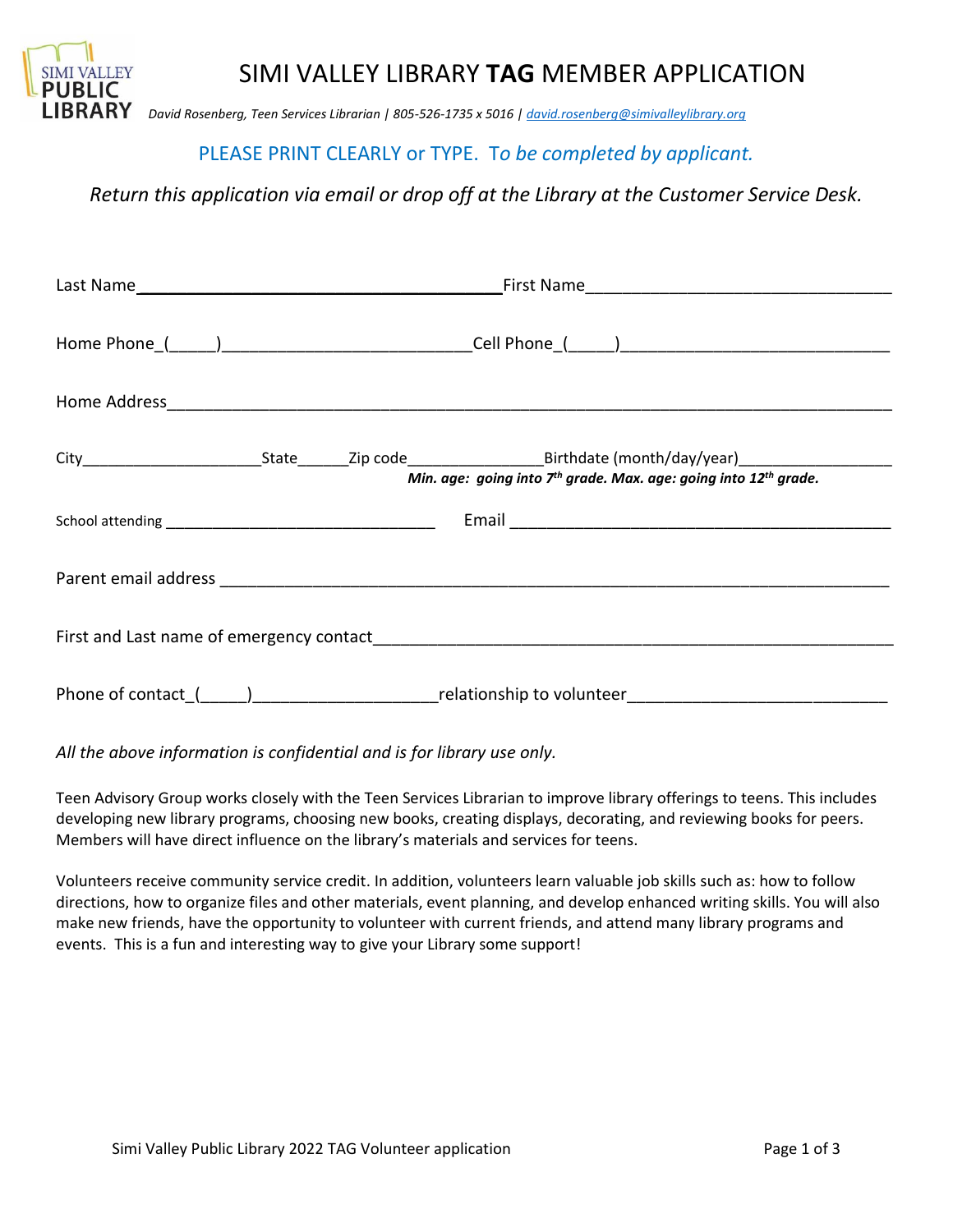Why do you want to join TAG?

What is your Favorite Book?

What would you like to see in the Teen section or what program would you like the Library to host?

\_\_\_\_\_\_\_\_\_\_\_\_\_\_\_\_\_\_\_\_\_\_\_\_\_\_\_\_\_\_\_\_\_\_\_\_\_\_\_\_\_\_\_\_\_\_\_\_\_\_\_\_\_\_\_\_\_\_\_\_\_\_\_\_\_\_\_\_\_\_\_\_\_\_\_\_\_\_\_\_\_\_\_\_\_\_\_\_\_\_

**REQUIREMENTS:** Attend monthly meetings to be held on the first and third Monday of the month from. Members with 3 unexcused absences will need to reapply. Must attend at least five Teen programs throughout their time on the committee.

| Are you able to commit to monthly committee meetings during this time period? YES | NO |  |
|-----------------------------------------------------------------------------------|----|--|
|-----------------------------------------------------------------------------------|----|--|

Are you able to commit to attend at least 5 teen programs?  $YES$  NO